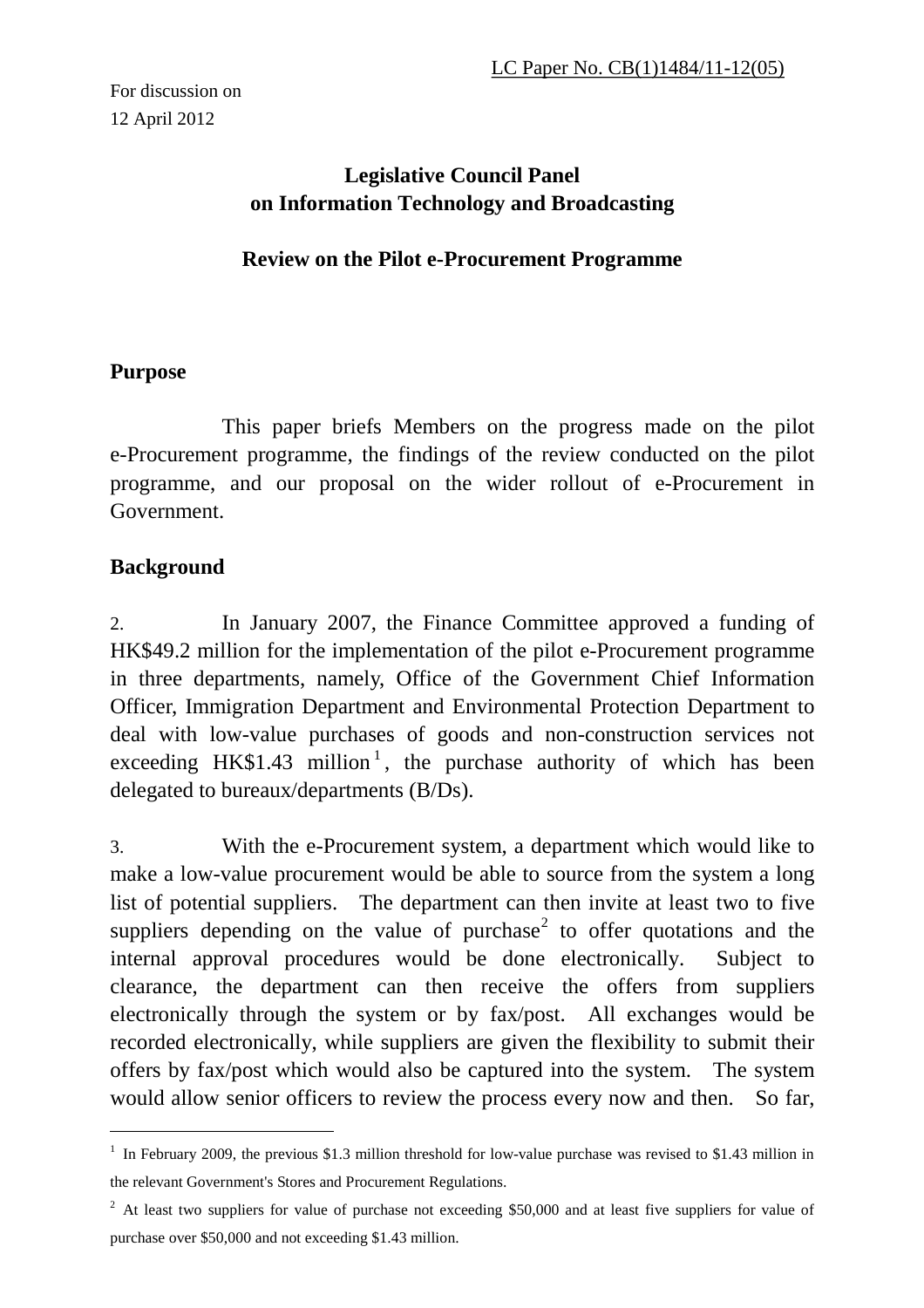the system involves 6,000 suppliers covering 120 types of low-value purchases. The Office of the Government Chief Information Officer is in charge of updating the suppliers list in consultation with the three pilot departments.

4. Four e-Procurement initiatives were implemented incrementally under the pilot programme –

- (a) *Procurement Portal* we launched a Government procurement website in the first half of 2008 to serve as the gateway for the three pilot departments to share/exchange procurement related information internally and externally with suppliers.
- (b) *Internal Workflow System*  it was rolled out progressively to the pilot departments from September 2009 to February 2011 to streamline and automate the entire procurement process from initiating a requisition, confirming availability of funds, placing a purchase order, confirming delivery and acceptance, to providing updated payment information to the Government's financial system.
- (c) *E-Sourcing* a web-based solution launched in March 2010 to support the pilot departments to prepare and issue the invitation of quotations/proposals and for suppliers to submit their responses online.
- (d) *E-Catalogue*  we provided a web-based facility to the pilot departments in March 2010 to identify potential suppliers for a required product or service and to prepare the shopping list.

5. Apart from the implementation of the above four e-Procurement initiatives, we conducted a series of stakeholder engagement programmes including seminars and workshops for users of the pilot departments and their suppliers to facilitate the transformation to an electronic mode.

6. As of the end of March 2012, the system involved around 3,500 internal users of the pilot departments and 6,000 suppliers. Around 41,000 purchase orders with a total value of about HK\$1.9 billion have been placed through the system.

#### **Review on the Pilot e-Procurement Programme**

7. The rollout of the e-Procurement system was fully completed in February 2011. We conducted a review six months after the full rollout to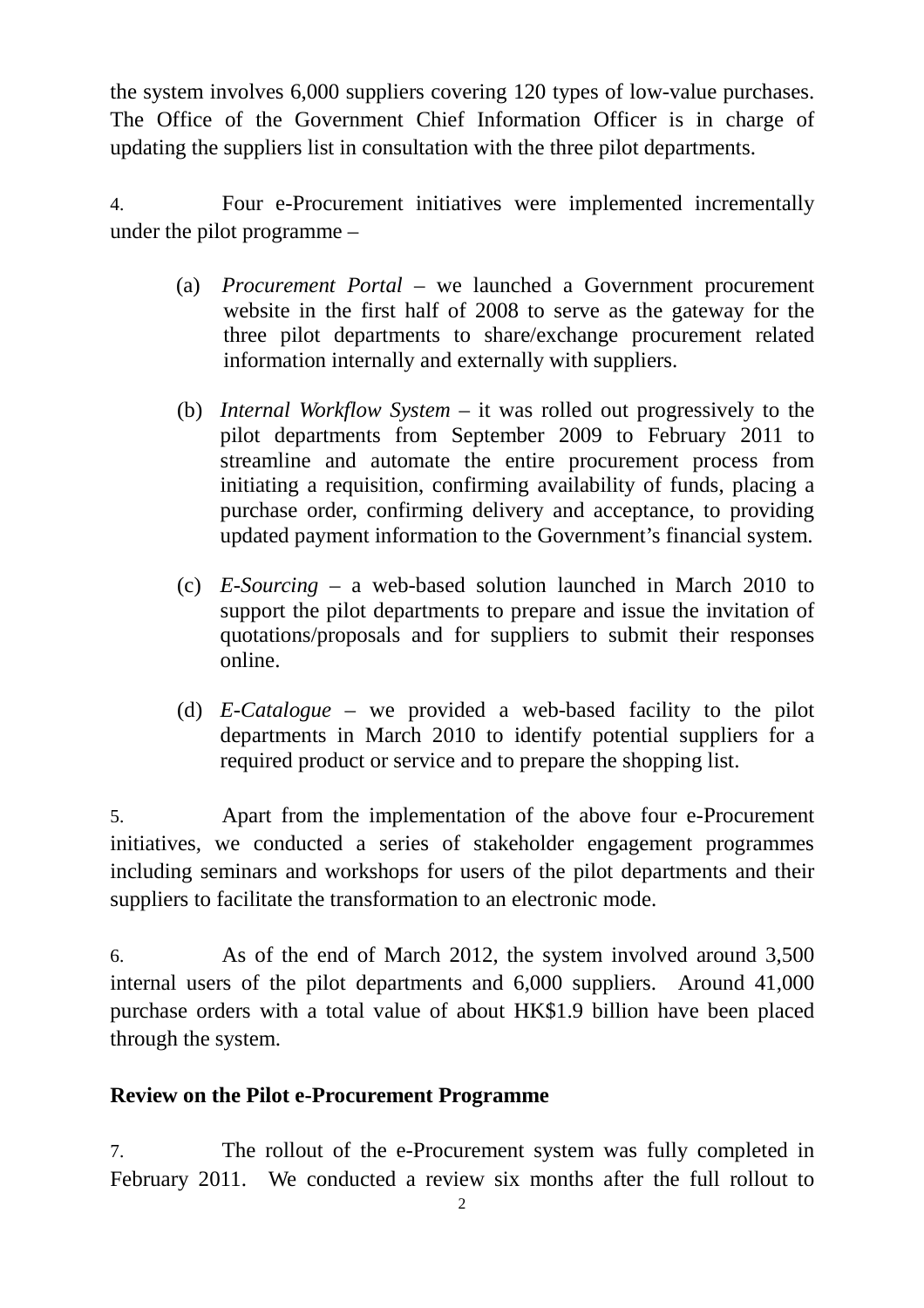consolidate the lessons learnt, examine the impact on stakeholders, assess the responses from suppliers and measure the actual cost and benefits. The review findings confirmed that e-Procurement is viable and the anticipated benefits were achieved to different degrees in the pilot implementation.

8. In the review, we have verified the actual costs and magnitude of benefits against the key tangible and intangible benefit parameters as set out in the FCai paper FCR(2006-07)38 based on data and statistics captured from the e-Procurement system, and opinions/suggestions gathered from government internal users and suppliers through surveys and focus groups. The tangible and intangible benefits of the pilot e-Procurement programme were confirmed below –

### *To the Government*

- (a) Improved efficiency and effectiveness eliminated the lead time for dispatching paper-based files from one location to another, hence the ordering cycle time for contract items and non-contract items was reduced by a few days to one week per case, i.e. 75% for contract items and 38% for non-contract items;
- (b) Improved quality and accessibility of procurement information;
- (c) Reduced human errors and enhance traceability information relevant to the procurement cycle from requisition to certification of receipt and authorisation information was readily available for retrieval and hence improved traceability;
- (d) Reduced paper consumption and storage space paper consumption was reduced by about 69% or about 352 reams A4-equivalence paper for the three pilot departments per year;
- (e) Expanded supplier base as the three departments can share and access supplier information from the central database – expanded from around 4,000 to 6,000 suppliers and thus provided more choices to pilot departments;
- (f) Promoted green procurement by sharing green procurement information amongst the three departments - green procurement information including green procurement guidelines and specifications is shared through the procurement portal. The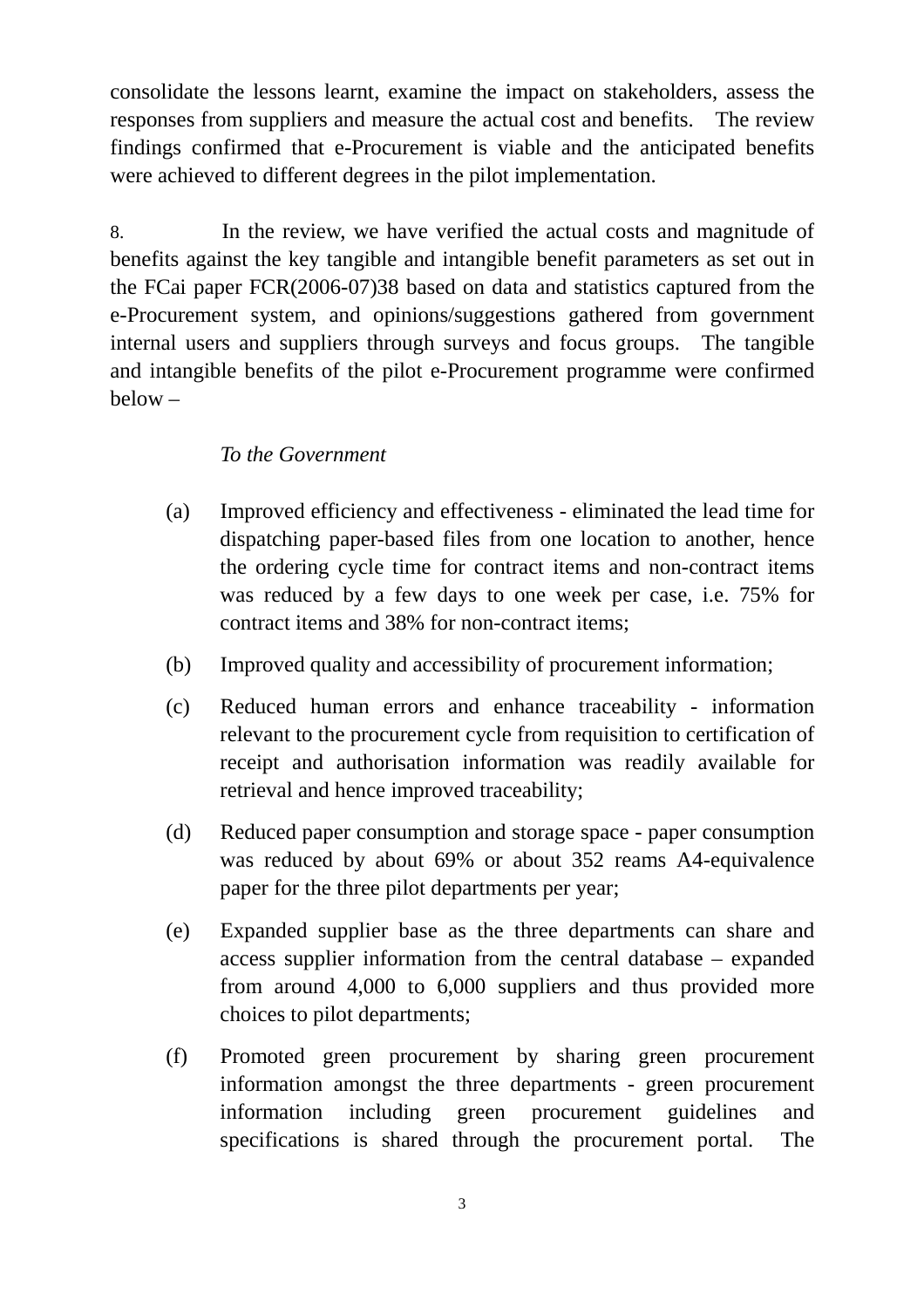programme has also attracted 145 suppliers which are supplying green products to join;

- (g) Reduced transaction cost annual notional savings of HK\$2.36 million for the three pilot departments; and
- (h) Reduced purchase price through consolidating and aggregating purchases across departments - there were savings but not significant as the Government has already established a number of bulk purchase contracts.

#### *To the Suppliers*

- (a) Communicated with the Government more effectively and efficiently – 83% suppliers (which responded to the survey) agreed with that:
- (b) Expanded their business opportunities with the Government 89% suppliers agreed with that;
- (c) Reduced the turnaround time for business transactions 80% suppliers agreed with that; and
- (d) Encouraged migration to the electronic means of doing business 86% suppliers agreed with that.

9. The feedback from suppliers is very positive with over 80% of survey respondents agreed that the system is useful, user-friendly and they were satisfied with the support services provided to them. Around 90% of suppliers responded that they did not require additional resources, including new Internet connection, to support the use of the e-Procurement system.

## **E-invoicing**

10. E-invoice was not in the original scope of the e-Procurement programme approved by the Finance Committee. To maximise the benefits of e-Procurement, we conducted a study in 2011 to examine the feasibility of implementing e-invoicing and the readiness of suppliers making reference to the successful implementations of other governments and the private sector. The study confirmed the benefits in streamlining the processes, including printing and mailing from the suppliers side, as well as handling and verification against paper invoices on the Government side. Moreover, e-invoices help reduce